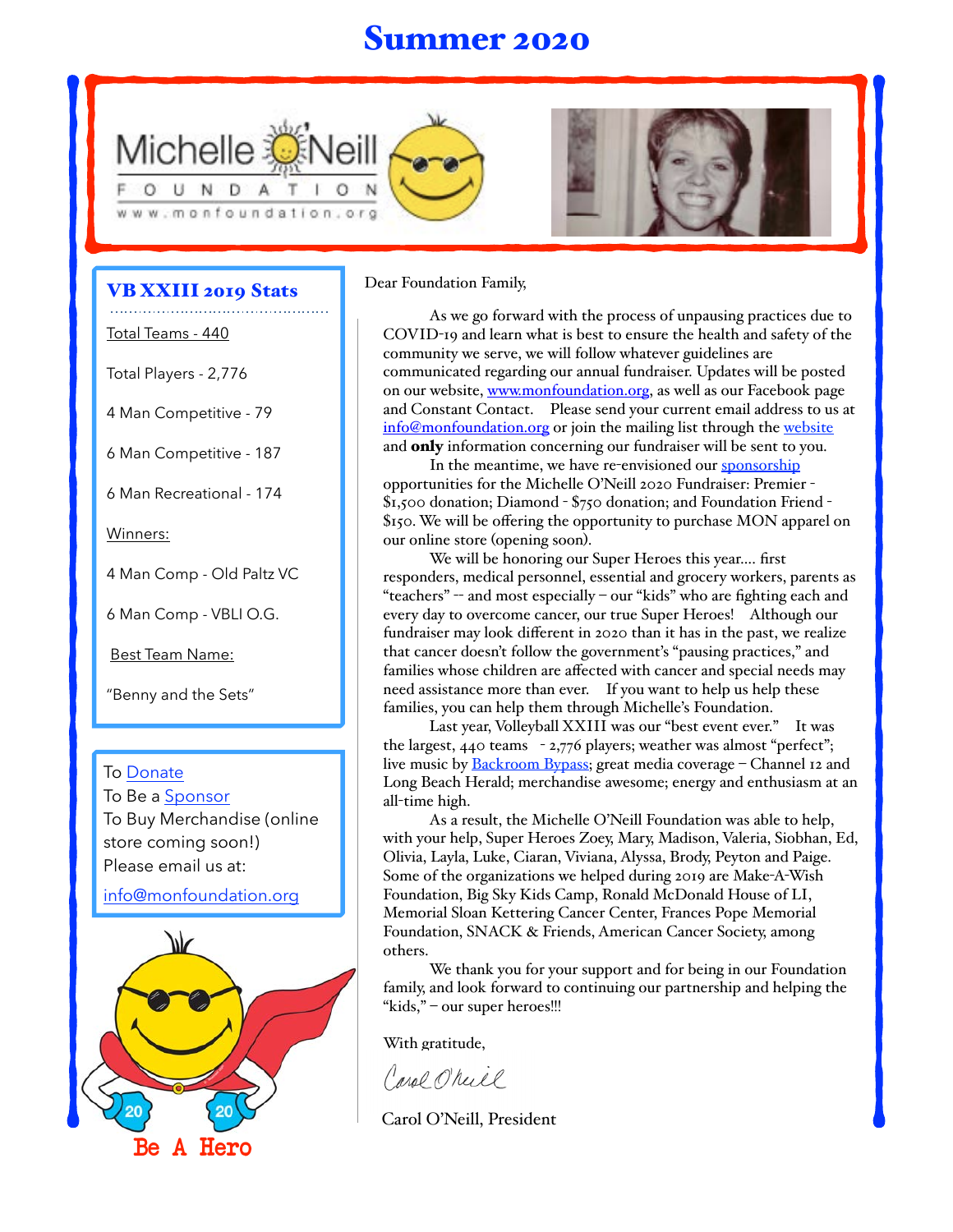### RMHLI - Lights of Love

The Michelle O'Neill Foundation was invited this year on 12/12 to light the Christmas Tree at RMHLI. The program included meeting the 2020 Board of Directors as they were inducted, tree lighting, cocktail reception and then Santa arrived with gifts for all the children.

### MON Rooftop Dedication

On October 6, 2019 the Ronald McDonald House of Long Island dedicated their Rooftop Retreat in honor of the generosity of the Michelle O'Neill Foundation. The RMHLI is located in New Hyde Park and offers comfort and care to



families, just steps from their child's bedside. Beyond a room to stay, they provide nourishing meals, spaces for the families to relax and play and a community of caring volunteers to help while families are away from their homes, loved ones and friends. In addition to the Rooftop Retreat, Michelle is also honored with a Winnie-the-Pooh room, as well as a loving heart plaque bearing her name. The O'Neill family is very grateful to the Ronald McDonald House for providing comfort and respite when needed during Michelle's treatment and we understand firsthand the incredible work provided by the Ronald McDonald House.



**Matt Campo, CEO & Caryl Ann O'Neill Niven**

### Pandemic Donation

Caryl Ann Niven and Rick O'Neill brought supplies to RMHLI, such as disposable plastic to-go containers, individually wrapped plastic cutlery, as well as breakfast bars and juices for breakfast to lend some assistance at the House and help them protect their at risk population against the spread of COVID 19.

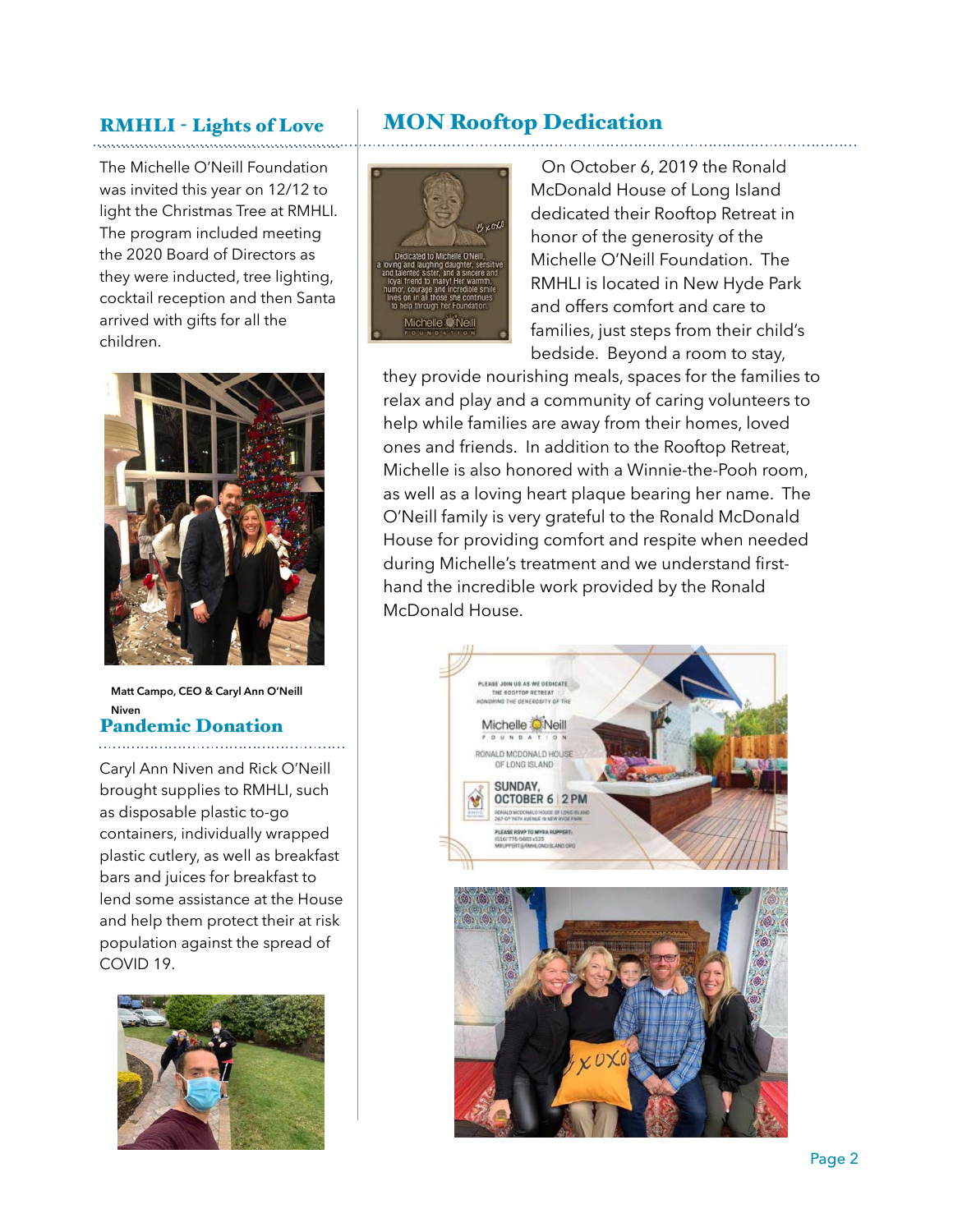## Big Sky Kids Adventure Camp

 Big Sky Kids Adventure Camp located in Bozeman, MT, is a 10-day camping program dedicated to children with cancer. Michelle and I were campers in 1990 shortly after Michelle was diagnosed with brain cancer, and we both lived through life-changing experiences. Following is an excerpt from a thank you letter from Kara Erikson, former Director of Eagle Mount's Big Sky Kids program:

 "To say we are incredibly touched and honored to receive such a huge contribution to our Big Sky Kids program is a big understatement!!! Words cannot express our gratitude for this gift, and for what a difference you are making in these children's lives. You have impacted so many children and parents over the years! We want to thank you, your family, and everyone involved in the Michelle O'Neill Foundation for your continued support for Eagle Mount, and for believing in what we do here at Big Sky Adventure camp." To donate to Eagle Mount directly, please visit their website at:<https://eaglemount.org/camp/big-sky-kids>

Our Campers for Summer 2019:

Stellablue Woods (12) & Mom Andrea

Baylie Hankins, (18)





### NCL Philanthropic Fair

 MON participated in the Garden City Chapter of the National Charity League philanthropic fair. The NCL, Inc., Garden City is a group of mothers and daughters who have come together in a commitment to community service, leadership development and cultural experiences. They have been volunteering at our volleyball tournaments for the past several years and have become invaluable to our event. To read more about the organization visit their website: [https://](https://www.nationalcharityleague.org/) [www.nationalcharityleague.org/](https://www.nationalcharityleague.org/)

### Swim Across America

 Swim Across America Inc., is a nonprofit dedicated to raising money and awareness for cancer research, prevention, and treatment. We have been supporting Mark Heingartner for the past few years who swims for TEAM STACEY. This year the Sound to the Cove open swim has been changed to a personal challenge due to COVID-19 and Mark has set a personal goal of swimming 25 miles (open water Atlantic ocean ) between now and labor day weekend. If you would like to support Mark click [here](https://www.swimacrossamerica.org/site/TR?px=1491346&pg=personal&fr_id=5525&et=EU4c4L8DRjU63kkv2afHMA&s_tafId=58033) to donate.



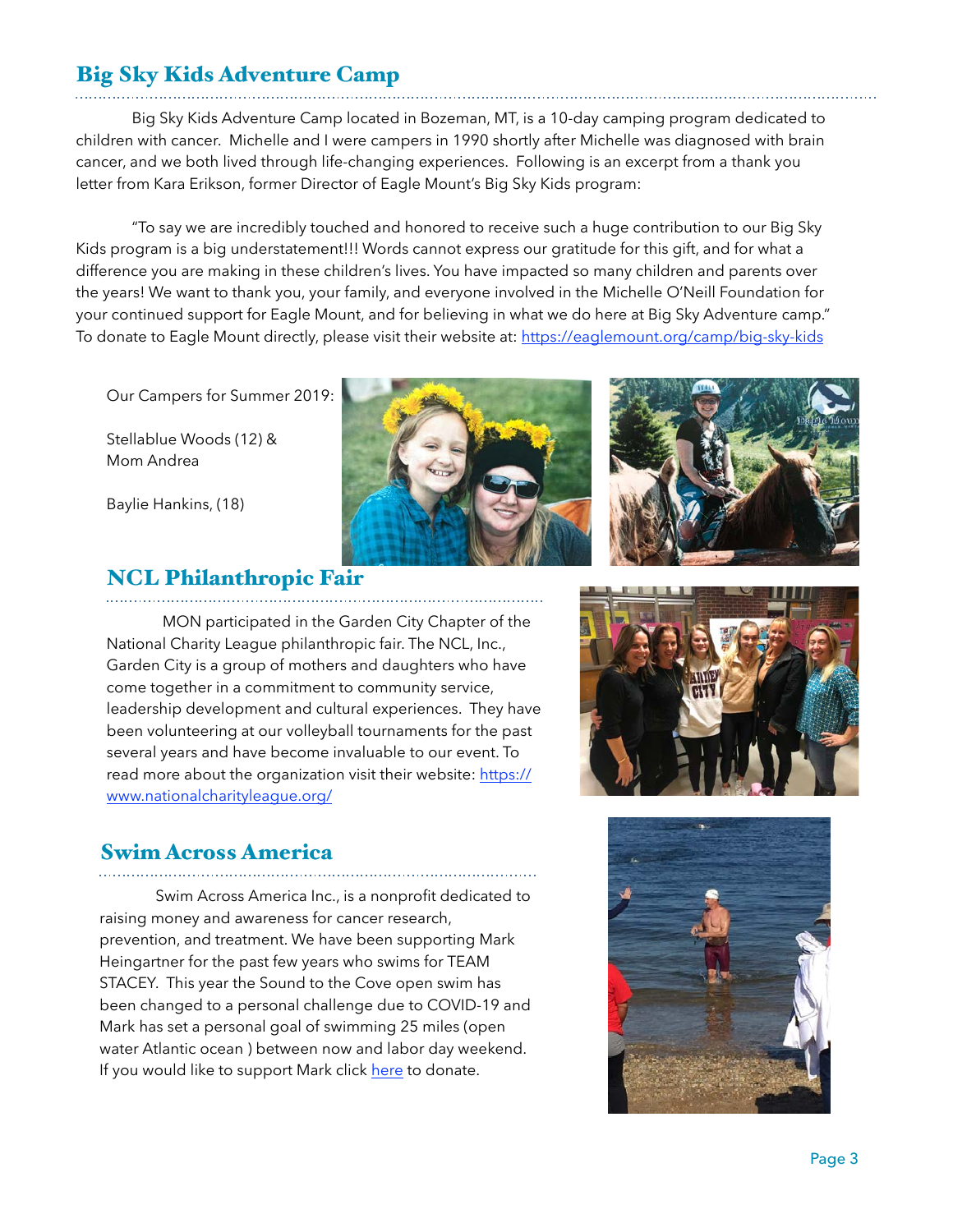## You Don't Have to Wear a Cape to be a Hero

# SANTA & His Helpers visit Our Town - Santa Claus Pub Crawl 2019

 Over 125 Santas, elves, reindeer and other holiday characters gathered in Long Beach for the 17th Annual Santa Claus Pub Crawl on December 7, 2019 to celebrate the holiday season and help the Michelle O'Neill Foundation help the kids." The Pub Crawl started in 2003 in memory of Drew Eidel, a long time popular West End resident, who passed at age 40 from brain cancer. Drew served his country as a Marine and was a registered nurse at North Shore Hospital. This year the Pub Crawl raised \$2,575 with 6 stops at Shine's Bar, The Jetty, Lilly's, The Inn, The Knight's Pub and The Saloon. The AOH Division 17 contributed \$250 to offset cost of the Santa pins that were distributed to participants of the event. Owners of The Inn, The Saloon and The Jetty increased that sum for a total of \$3,150.



 Special thanks to Bill Holtmeyer and friends who organize this successful fundraiser, to all the establishment owners for their loyalty and generosity, and to the colorful holiday characters who make the Santa Claus Pub Crawl so festive each year.



#### **Some of our amazing Volley-teers of the day**

### MON's Littlest Fundraisers

 Katrina and Colin Casey, Michaela (Micky) Murphy & Friends, and Girl Scouts of Nassau County Troop 2182 did some fundraising to help us help the "kids" by selling lemonade – raising an aggregate total of \$310 for their individual efforts. We thank and applaud them for their generosity and entrepreneurial skills!

## Volley-Teer Thank You Brunch 9/15/19

 The Michelle O'Neill Foundation hosted a brunch at the Jetty on September 15, 2019 for its loyal and dedicated committee of volley-teers. Gratitude, love, great food and conversation abounded in celebration of a very successful Volleyball XXIII. We revisited the blessings of the day -- good weather, the absence of negative incidents, the "kids" at the opening ceremony, the live music, great set up and space at the beach and community of spirit among the volleyball players and spectators. Indeed the "best event ever."



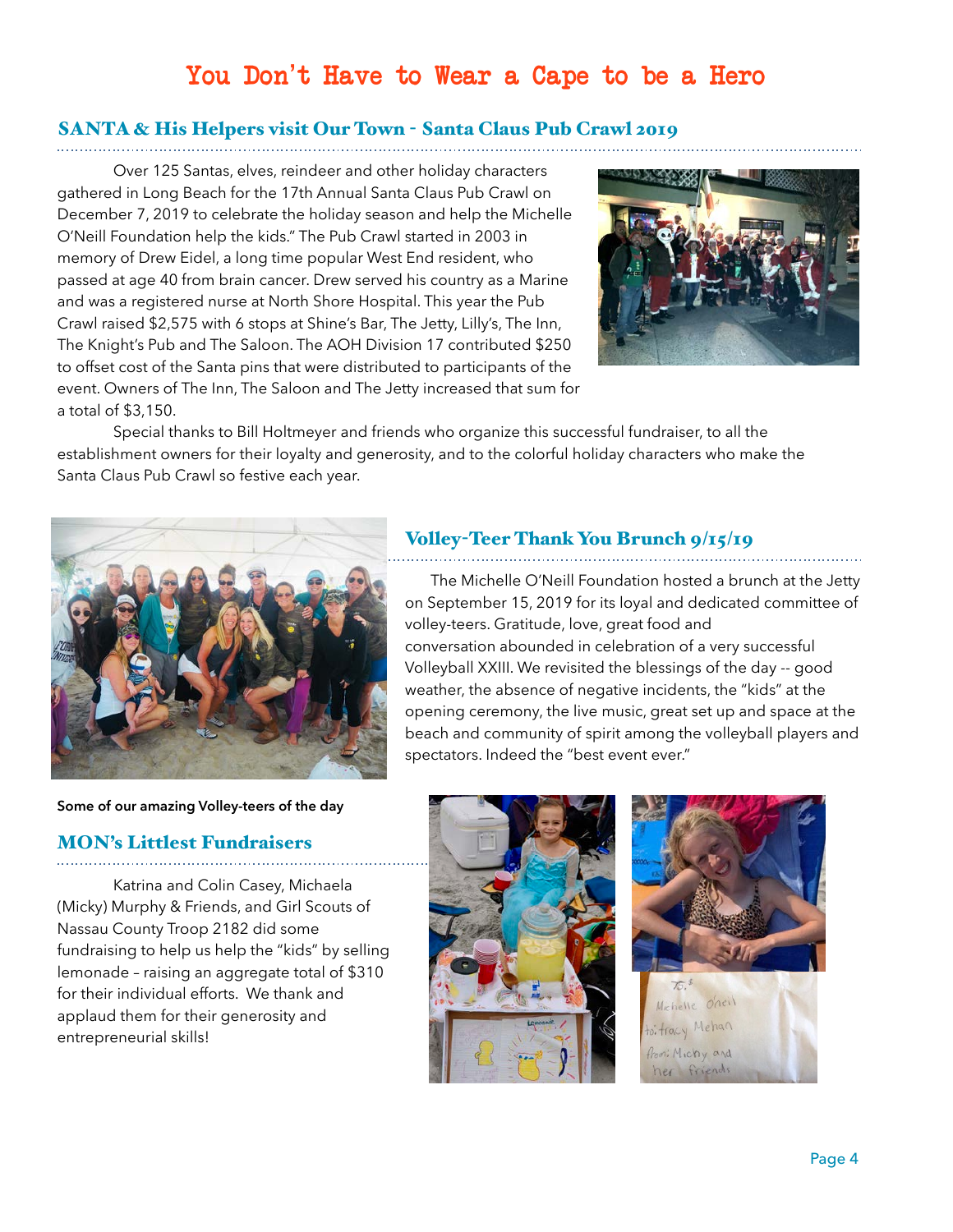### 2019 T-Shirt Sponsors

Total Transportation Corp. Maspeth Federal Savings Vona & Vona LLP JeffPollack/Goodbye Harassment RonaldMcDonald House of LI Rosecliff Rex E. Zachofsky, PLLC Durnan Group, Inc. Marshall & Moss Group Steve Madden BNY Mellon Long Beach Plumbing & Heating, Inc. Lilly's Jetty JA's Tavern Bright Eye Beer Company I.B.E.W. Local Union #3 Frances Pope Memorial Foundation Long Beach Polar Bears International Brotherhood of Teamsters Plumbers of NYC Local Union No. 1 International Union of Operating Engineers Local30 Steamfitters Local 638 Swingbellys Cybernet

### 2019 COURT MARKER SPONSORS

A & E Builders Corporation BeachFIT Training Buoy Bar East End Volleyball Pat Gordon Contracting The Jimi Gubelli Foundation The Kallinikos Family Kravit Jewelers Long Beach Plumbing & Heating, Inc. Long Beach Polar Bears Ronald McDonald House of LI Maspeth Federal Savings Barbara Mullaney Team PSEG In Memory of John Ritter SNACK & Friends, Inc. 2019 Friends of the

#### Foundation Banner Sponsors

Allen, Bennett & Zuccarelli Families Allied Club of Queens Local 3 All Island Auto Sales A.O.H. Division 17 Baldoria

Linda & John Barnes The Beach House Bella Family Bikram Yoga Long Beach Billy's Beach Café In Loving Memory of BOOKMAR The Brunie Family Broward Limousine The Cabana Bridget Callahan – Always in our Hearts In Memory of Mike Carlo In Memory of Joseph Casazza Catholic Council of Electrical Workers Local Union 3 IBEW In Memory of Valeria Catrambone Century 21 – American Homes The Cliggett Family JJ Coopers The Cronin Family In Memory of Billy Cronin In Memory of DJ Patrick Crowe Danny's Crew In Memory of Michael & Jenea Diamond Joyce & Frank Dikranis DOX Bar & Kitchen In Memory of Marie Durnan In Memory of Drew Eidel Erlin of Long Island Forever Our Sunshine - Dominick Fantozzi Dorothy Finn Foundation FinnFestLB.com The Finnegan Family The Ford Family In Memory of Brian Patrick Forker In Memory of Kathleen (Kitty) Frost The Glennon Family Hagen-Kavanagh School of Irish Dance E. W. Howell Co. Inc The Inn I-Star In Memory of Jamie – Landau Family J. A. Jennings, Inc. In Memory of Aunt Joanie Edward Jones Investments – Kelly Sullivan James Joyce – Architect Jim & Jackie Kelly Kennedy Family In Memory of Charlie Kingston Kiwanis Club of Long Beach Knights Pub Lancer Insurance Long Beach Professional Firefighters Long Beach Surf Shop In Memory of John Lynch Chris & Denise Lyons In Memory of Fran & Jack McDonald In Memory of Terry & Jackie McMahon In Memory of Bryan McMahon Doreen & Chuck McWade

In Memory of Dorothy & John Meehan Mininsky Family Minnesota's Restaurant Susan & Jack Minogue In Memory of Brian Monaghan Mondovi Dental Murray & McCann Mustaches for Kids Nassau Traffic Lawyer (2) Mary Neary NYC Check Express New York Ravioli & Pasta Co. NYFP - New York Fabric Panel In Loving Memory of Charlie (Chas)- Northrop Papa Stache George O'Neill Forever in Our Hearts In Memory of Neil O'Neill Richie "Poppa" O'Neill O'Neill's Restaurant Never Forget Ooh La La Boutiques Peyton & Paige's Pack Peknic, Peknic & Schaefer Kaitlyn Peters – Keep Up the Fight In Memory of Emma "Mimi" Polhill Frances Pope Memorial Foundation In Memory of Terence Reilly In Memory of Bradford Ryan The Saloon Scout Design Shop Seaside Celebrations Skudin Surf NY Surf Camps Speakeasy The Station for Hair Sullivan Family In Memory of Dave Tobin Tormey Family In Memory of Harry Walters In Memory of Michael Weinberg Jaime Whelan—Here With Us Always Always in our Hearts – Dona Whyte

#### 2019 Raffle Benefactors

Alchemy 13 Hair Salon Baked by the Ocean Baldoria Barrior Island Crossfit Beach Comber Salon BeachFIT Beauty Bar Beach Liquors Beechboxes.com – LB Polar Bears Beginnings Bikram Yoga Billy's BeachCafé Christine Blaine,M.D. Brixx &Barley Broward Limousine